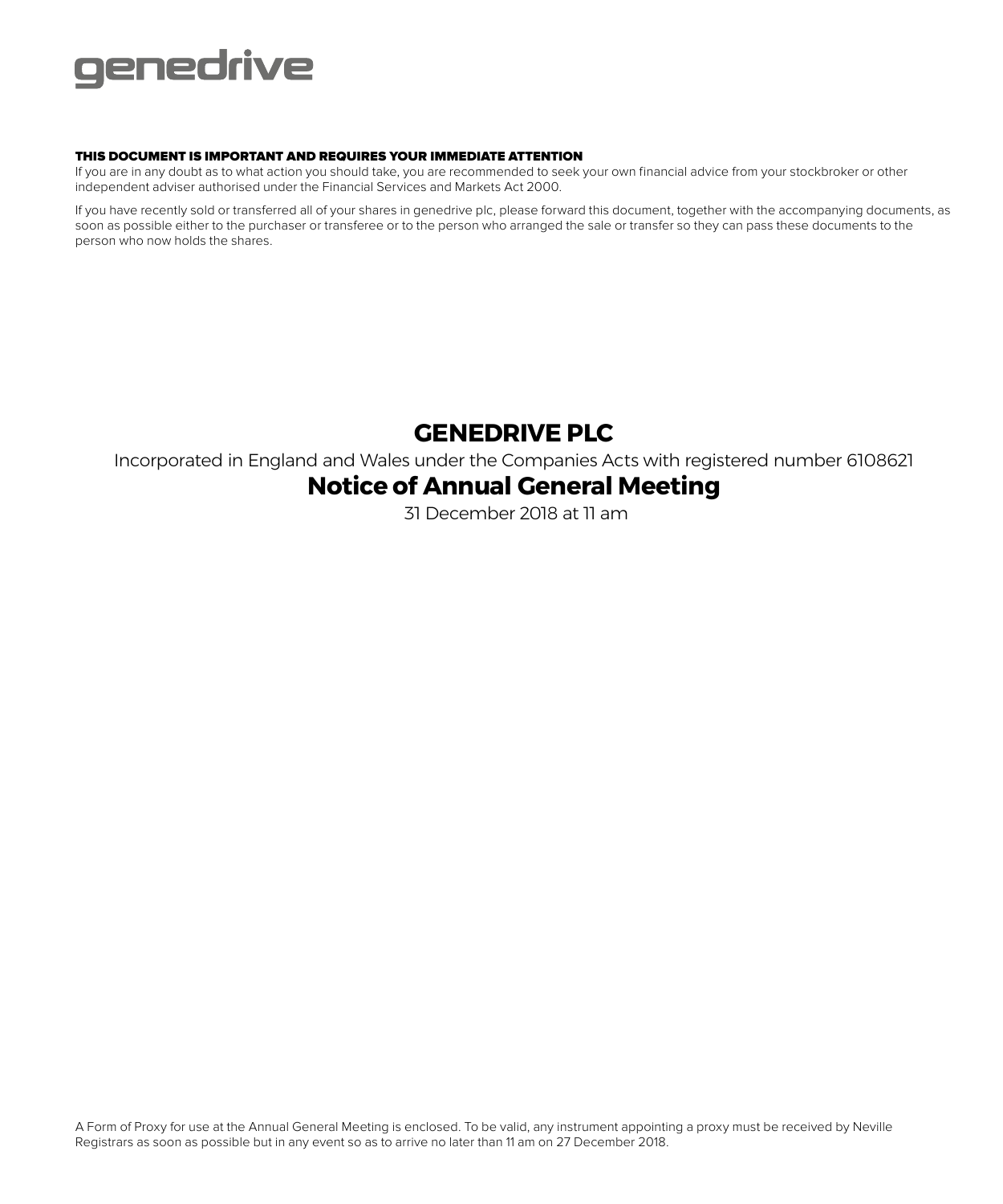7 December 2018

Dear shareholder

# Annual General Meeting

I am pleased to invite you to the genedrive plc 2018 Annual General Meeting (the AGM) which is to be held at the offices of Addleshaw Goddard LLP, Milton Gate, 60 Chiswell Street, London, EC1Y 4AG on 31 December 2018 at 11 am. The notice of the AGM (the Notice), which follows this letter, sets out the business to be considered at the AGM.

### Notice of AGM

The Notice, and in particular the explanatory notes appended to the Notice, contain a detailed explanation of each of the resolutions.

Broadly the resolutions being proposed include resolutions to receive the annual financial statements of genedrive plc (the Company) together with the directors and auditors reports for the year ended 30 June 2018, to receive the directors remuneration report, to reappoint the directors of the Company due to retire by rotation and who have been appointed since the last AGM, to reappoint the auditors of the Company, to grant authority to the directors to allot shares in the Company and to disapply pre-emption rights in respect of certain allotments of shares for cash, subject to certain limits and restrictions.

It also contains resolutions not to fill the vacancies created by the retirements of Roger Lloyd and Robert Nolan as non-executive directors of the Company. Roger and Robert have been Non-Executive Directors of the Company since the time of IPO and are both retiring at the Annual General Meeting. In anticipation of this change two new non-executive directors – Tom Lindsay and Chris Yates - were appointed by the Company earlier in the year.

I would like to extend my thanks to Roger and Robert for their service and advice to the Board over the last 11 years.

The annual financial statements are enclosed with this Notice of Annual General Meeting. The report and accounts include an unqualified audit opinion with a matter of emphasis on going concern. The auditors were not able to sign the audit opinion until the results of the Placing and Convertible Loan Note issue, announced on 16 November 2018, were known.

The resolutions also contain a further resolution in relation to section 656 of the Companies Act 2006 (Section 656). Shareholders will recall that a general meeting of the Company was convened and held on 13 September of this year to consider whether any, and if so what, steps should be taken to address the fact that the net assets of the Company had fallen to half or less of its called up share capital. This situation had been identified in the course of completing the audit of the financial statements for the year ended 30 June 2018. No action required to be taken following consideration of the position at that general meeting.

The annual financial statements disclose that the net assets of the Company are less than half of its called up share capital (as identified and considered at the general meeting on 13 September).

The Company announced the proposed fundraising of £6 million on 16 November 2018, which was conditional, inter alia on the passing of the resolutions at the general meeting convened for 7 December 2018. The Company announced earlier today that the resolutions proposed at the general meeting had been passed.

The receipt of the proceeds from the Placing and Convertible Loan Note issue will increase the net assets of the Company to above the level referred to in Section 656. However, the directors expect that, as the fundraising proceeds are applied to implement the strategy of the Group (as outlined in the circular to shareholders dated 19 November 2018), the net assets may again fall below half of the Company's called up share capital.

Under section 656, when a board becomes aware that the net assets of a public company are half or less than the value of its called up share capital, the directors are required, within 28 days, to call a general meeting of the company for the purpose of considering whether any, and if so what, steps should be taken to deal with the situation.

If this were to happen again, the Directors would be required to convene another general meeting in accordance with Section 656 to consider what steps, if any, require to be taken at that time.

Resolution 13 is therefore an advisory one and an acknowledgment that the directors may be required to convene a further general meeting to consider this situation in the future.

# Recommendation

The directors of the Company consider that all the proposals to be considered at the Annual General Meeting are in the best interests of the Company and are most likely to promote the success of the Company for the benefit of the members as a whole. The directors unanimously recommend that you vote in favour of all the proposed resolutions as they intend to do in respect of their own beneficial holdings amounting, in aggregate to 163,065 ordinary shares representing approximately 0.87 per cent of the issued share capital of the Company (prior to the issue of the relevant Placing Shares to certain of the directors).

Yours sincerely

**Dr Ian Gilham Chairman**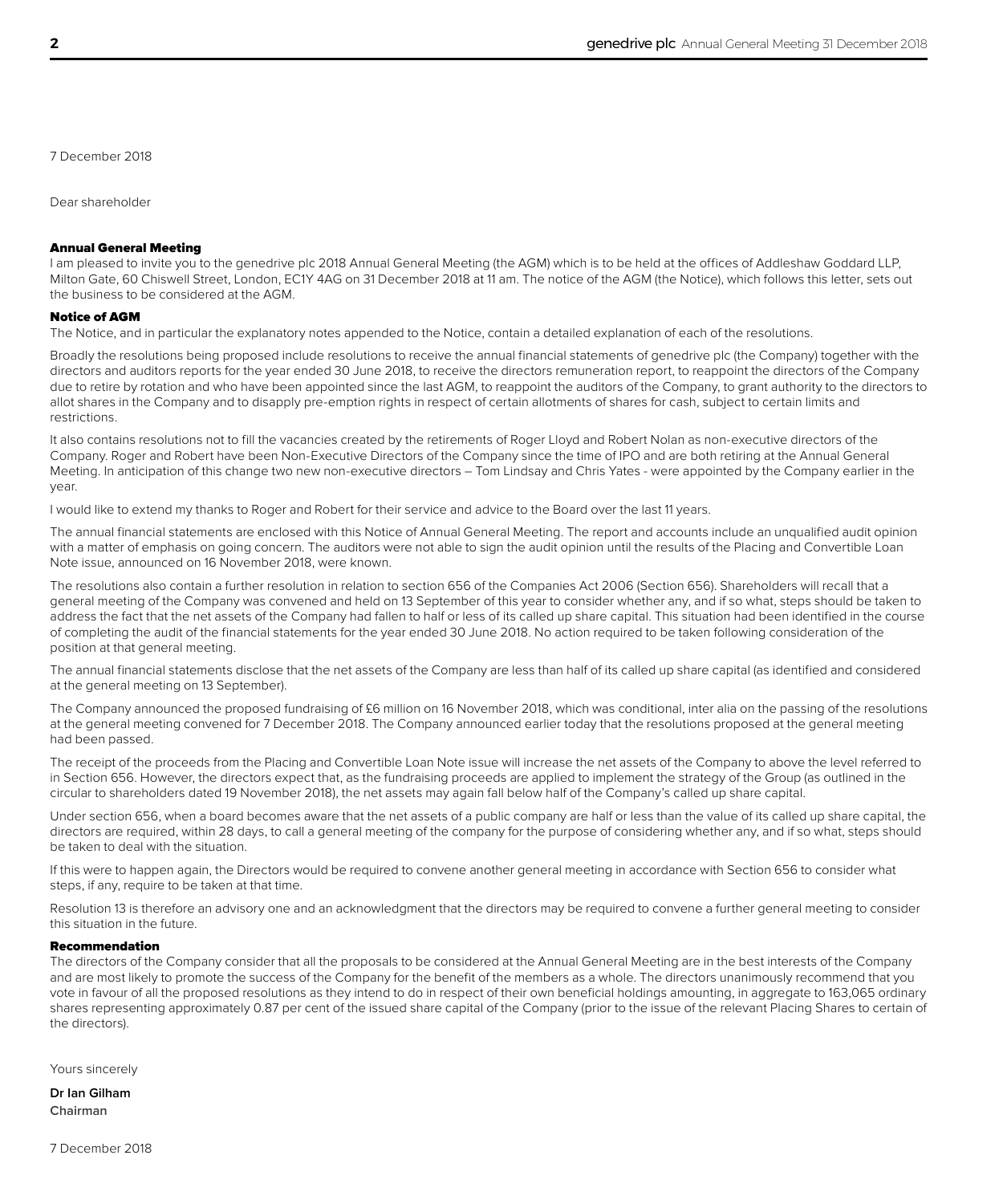# PUBLIC COMPANY LIMITED BY SHARES **NOTICE OF ANNUAL GENERAL MEETING**

of

# **GENEDRIVE PLC (THE COMPANY)**

(Registered in England and Wales under company number 6108621)

# Dated 7 December 2018

NOTICE IS HEREBY GIVEN THAT the ANNUAL GENERAL MEETING of the Company will be held at 11 am on 31 December 2018 at the offices of Addleshaw Goddard LLP, Milton Gate, 60 Chiswell Street, London, EC1Y 4AG for the purpose of considering and, if thought fit, passing the following resolutions, of which resolutions 1-11 (inclusive) and 13 will be proposed as ordinary resolutions and resolution 12 will be proposed as a special resolution.

# ORDINARY BUSINESS

# **Financial Statements and Reports**

1. To receive and adopt the audited consolidated financial statements of the Company and its subsidiaries and the reports of the directors and auditors thereon for the year ended 30 June 2018.

# **Directors' Remuneration Report**

2. To approve the report of the board to the members on directors remuneration for the year ended 30 June 2018.

# **Retirement and Reappointment of Directors**

- 3. To re-appoint as a director Tom Lindsay who, having been appointed since the previous annual general meeting, is retiring in accordance with Article 24.7 of the Company's articles of association and, being eligible, is offering himself for reappointment.
- 4. To re-appoint as a director, Chris Yates, who, having been appointed since the previous annual general meeting, is retiring in accordance with Article 24.7 of the Company's articles of association and, being eligible, is offering himself for reappointment.
- 5. To re-appoint David Budd, who retires by virtue of the retirement by rotation provisions of the articles of association of the Company and, being eligible, offers himself for reappointment as a director of the Company.
- 6. To re-appoint Matthew Fowler, who retires by virtue of the retirement by rotation provisions of the articles of association of the Company and, being eligible, offers himself for reappointment as a director of the Company.
- 7. To re-appoint Ian Gilham, who retires by virtue of the retirement by rotation provisions of the articles of association of the Company and, being eligible, offers himself for reappointment as a director of the Company.
- 8. To not fill the vacancy created by the retirement of Roger Lloyd who retires by virtue of the retirement by rotation provisions of the articles of association of the Company and is not offering himself for reappointment as a director.
- 9. To not fill the vacancy created by the retirement of Robert Nolan who retires by virtue of the retirement by rotation provision of the articles of association of the Company and is not offering himself for reappointment as a director.

# **Re-appointment of Auditors**

10. To re-appoint PricewaterhouseCoopers LLP, Chartered Accountants, as auditors of the Company to hold office from the conclusion of the Annual General Meeting until the conclusion of the next general meeting at which accounts are laid before shareholders and to authorise the directors to fix the auditors' remuneration.

# **Authority to allot shares**

- 11. THAT, the directors of the Company are generally and unconditionally authorised pursuant to section 551 of the Companies Act 2006 (the Act) to exercise all or any of the powers of the Company to allot shares in the Company or to grant rights to subscribe for, or to convert any security into, shares in the Company comprising equity securities (as defined in section 560(1) of the Act):
	- i. up to an aggregate nominal amount of £93,915.57 (such amount to be reduced by the nominal amount of any equity securities allotted under paragraph (ii) below in excess of £93,915.57); and
	- ii. up to an aggregate nominal amount of £187,831.14 (such amount to be reduced by the nominal amount of any shares allotted or rights granted under paragraph (i) above in connection with an offer by way of a rights issue:
		- a) to holders of ordinary shares in proportion (as nearly as may be practicable) to their existing holding; and
		- b) to holders of other equity securities if this is required by the rights of those securities or, if the directors consider it necessary as permitted by the rights of those securities.

and so that the directors may make such exclusions or other arrangements as they consider expedient in relation to treasury shares, fractional entitlements, record dates, shares represented by depositary receipts, legal or practical problems under the laws in any territory or the requirements of any relevant regulatory body or stock exchange;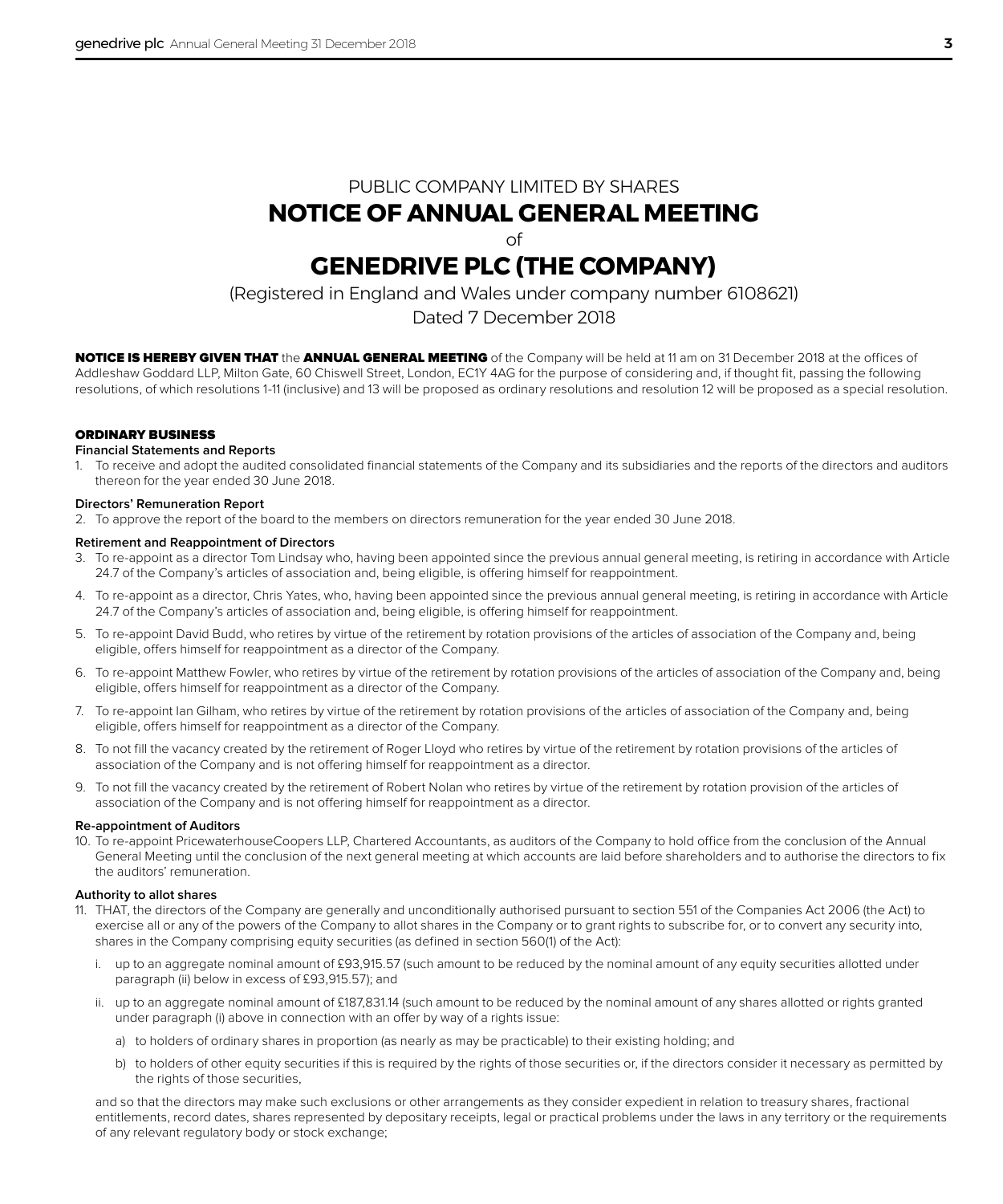and provided that this authority shall, unless previously renewed, varied or revoked by the Company, expire at the conclusion of the next annual general meeting of the Company after the passing of this resolution or the date 15 months from the date of passing of this resolution, whichever is the earlier save that the directors of the Company may, before the expiry of such period, make an offer or agreement which would or might require equity securities to be allotted or rights to be granted after the expiry of such period and the directors of the Company may allot equity securities or grant rights in pursuance of such offer or agreement as if the authority conferred by this resolution had not expired.

This resolution revokes and replaces all unexercised authorities granted to the directors at the annual general meeting of the Company held on 29 November 2017 to allot shares in the Company and to grant rights to subscribe for or to convert any security into shares in the Company but is without prejudice to any allotment of shares or grant of rights already made, offered or agreed to be made pursuant to such authorities.

This resolution is in addition to the authorities granted or proposed to be granted to the directors by the resolutions proposed at the General Meeting convened for 7 December 2018.

# SPECIAL BUSINESS

# **Authority to disapply pre-emption rights**

- 12. That, subject to and conditional upon the passing of the resolution 11 above, the directors of the Company be and are hereby generally empowered pursuant to section 570 of the Act to exercise all powers of the Company to allot equity securities of the Company (as defined in section 560(1) of the Act) pursuant to the authority conferred upon them by resolution 11 above as if section 561(1) of the Act did not apply to any such allotment or sale provided that this authority and power shall, be limited to:
	- a) the allotment and issue (otherwise than pursuant to paragraphs (b) and (c) below) of equity securities up to an aggregate nominal amount of £25,419.825 in connection with any share option scheme or arrangement being equal to 9.02% of the issued share capital of the Company at the date of the notice of this meeting, and;
	- b) the allotment and issue of equity securities in connection with a rights issue or similar offer (i) in favour of holders of ordinary shares where the equity securities respectively attributable to the interests of all such shareholders are proportionate (as nearly as may be) to the respective numbers of ordinary shares held by them; (ii) in favour of the holders of other equity securities if this is required by the rights of those securities or, if the directors consider it necessary, as permitted by the rights of those securities; subject only to such exclusions or other arrangements as the directors may consider appropriate to deal with treasury shares, fractional entitlements, record dates, shares represented by depositary receipts or legal, regulatory or practical difficulties under the laws of, or the requirements of, any regulatory body or stock exchange in any territory or otherwise; and
	- c) the allotment (otherwise than pursuant to sub paragraphs (a) or (b) above) of equity securities or sale of treasury shares up to an aggregate nominal amount of £28,174.665 (being equal to approximately ten per cent of the issued share capital of the Company as at the date of the notice of this meeting),

provided that this authority and power shall expire, at the conclusion of the Company's next annual general meeting after the passing of this resolution (unless previously renewed, varied or revoked by the Company prior to or on such date) or the date 15 months from the date of passing of this resolution, whichever is the earlier save that the Company may, before the expiry of such period, make an offer or agreement which would or might require equity securities to be allotted (or treasury shares to be sold) after such expiry and the directors may allot equity securities (and sell treasury shares) in pursuance of such offer or agreement as if the power conferred by this resolution had not expired.

This resolution is in addition to the authorities granted or proposed to be granted to the directors by the resolutions proposed at the General Meeting of the Company convened for 7 December 2018.

### **Section 656 Companies Act 2006**

13 To acknowledge that in accordance with the provisions of Section 656 of the Act and as a result of the low net asset position of the Company, the net assets of the Company as set out in the audited consolidated financial statements for the year ended 30 June 2018 are less than half of the value of the called up share capital of the Company; the directors convened and held a general meeting on 13 September 2018 in accordance with the provision of section 656, when they became aware of this situation in the course of preparation for the audit; the directors took steps to effect the Placing, Broker Option and Convertible Loan Note Issue; although the funds expected to be raised as a result of the Placing, Broker Option and Convertible Loan Notes will increase the net assets of the Company to above half of the value of the called up share capital of the Company, the Directors are aware that, as the proceeds of the Fundraising are utilised to implement the strategy of the Group, (as outlined in the circular to shareholders dated 19 November 2018), the net assets may again fall below half of value of the called up share capital of the Company and a further general meeting may require to be convened in accordance with the requirement of Section 656 at that time.

By order of the Board

#### **Matthew Fowler**

**Company Secretary** 7 December 2018

### **genedrive plc**

Registered Office The Incubator Building Grafton Street Manchester M13 9XX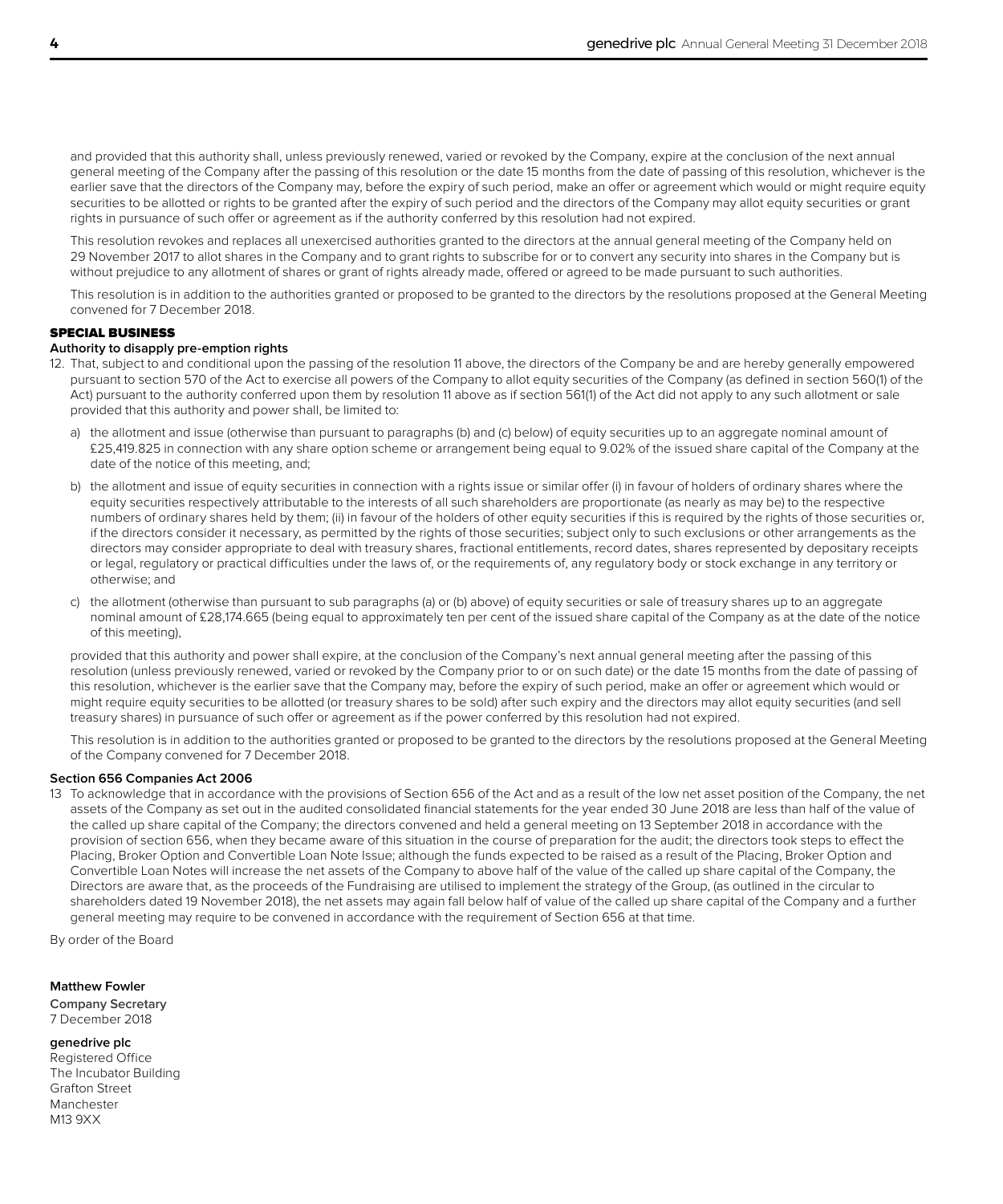# **NOTES**

# Entitlement to attend and vote

1. Pursuant to Regulation 41 of the Uncertificated Securities Regulations 2001, to be entitled to attend and vote at the meeting (and for the purpose of the determination by the Company of the votes they may cast) shareholders must be registered in the Company's register of members at 6 pm on 27 December 2018 (or in the event of any adjournment) 6 pm (UK time) on the date which is two days (excluding weekends and bank holidays) before the date of the adjourned meeting.

Changes to the register of members after the relevant deadline shall be disregarded in determining the rights of any person to attend and vote at the meeting.

As soon as practicable following the meeting the results of the voting will be announced via a regulatory information service and also placed on the Company's website.

# Website giving information regarding the meeting

2. Information regarding the meeting, can be found at http://www.genedriveplc.com/

# Appointment of proxies

- 3. If you are a shareholder entitled to attend and vote at the AGM, you are entitled to appoint one or more proxies to exercise all or any of your rights to attend, speak and vote at the AGM instead of you. You should have received a proxy form with this notice of meeting. A proxy does not need to be a member of the Company but must attend the meeting to represent you. You can only appoint a proxy using the procedures set out in these notes and the notes to the proxy form.
- 4. You may appoint more than one proxy provided each proxy is appointed to exercise the rights attached to a different share or shares held by that shareholder. To appoint more than one proxy, please contact our registrar, Neville Registrars Limited, on 0121 585 1131 or at Neville House, Steelpark Road, Halesowen, B62 8HD. You will need to state clearly on each proxy form the number of shares in relation to which the proxy is appointed. Failure to specify the number of shares to which each proxy appointment relates or specifying a number in excess of those held by the shareholder will result in the proxy appointment being invalid. If you wish your proxy to speak on your behalf at the meeting you will need to appoint your own choice of proxy (not the chairman) and give your instructions directly to them.
- 5. Appointment of a proxy will not preclude a shareholder from attending and voting in person at the AGM.
- 6. Shareholders can:
	- Appoint a proxy or proxies and give proxy instructions by returning the enclosed proxy form by post (see note 8).
	- If a CREST member, register their proxy appointment by utilising the CREST electronic proxy appointment service (see note 9).
	- You may not use any electronic address provided either in this Notice of Meeting or any related documents to communicate with the Company for any purpose other than as expressly stated.
- 7. A vote withheld is not a vote in law, which means that the vote will not be counted in the calculation of votes for or against the resolution. If no voting indication is given, your proxy will vote or abstain from voting at his or her discretion. Your proxy will vote (or abstain from voting) as he or she thinks fit in relation to any other matter which is put before the meeting.

# Appointment of proxy by post

8. To be effective, the completed and signed proxy form, and any power of attorney or other authority under which it is executed (or a duly certified copy of any such Power of Attorney) must be deposited at the office of the Company's Registrars, Neville Registrars Limited at Neville House, Steelpark Road, Halesowen, B62 8HD not less than 48 hours (excluding weekends and bank holidays) before the time for holding the meeting (i.e. by 11 am on 27 December 2018) and if not so deposited shall be invalid;

# Appointment of proxies through CREST

- 9. CREST members who wish to appoint a proxy or proxies by utilising the CREST electronic proxy appointment service may do so for the AGM and any adjournment(s) of it by using the procedures described in the CREST Manual (available via www.euroclear.com). CREST personal members or other CREST sponsored members, and those CREST members who have appointed a voting service provider(s), should refer to their CREST sponsor or voting service provider(s), who will be able to take the appropriate action on their behalf.
- 10. For a proxy appointment or instructions made using the CREST service to be valid, the appropriate CREST message (a CREST Proxy Instruction) must be properly authenticated in accordance with Euroclear UK & Ireland Limited's (Euroclear) specifications and must contain the information required for such instructions, as described in the CREST Manual. The message, regardless of whether it constitutes the appointment of a proxy or is an amendment to the instruction given to a previously appointed proxy, must, in order to be valid, be transmitted so as to be received by Neville Registrars Limited (ID 7RA11) no later than 11 am on 27 December 2018, or, in the event of an adjournment of the meeting, 48 hours (excluding weekends and bank holidays) before the adjourned meeting. For this purpose, the time of receipt will be taken to be the time (as determined by the timestamp applied to the message by the CREST Applications Host) from which the issuer's agent is able to retrieve the message by enquiry to CREST in the manner prescribed by CREST. After this time, any change of instructions to proxies appointed through CREST should be communicated to the appointee through other means.
- 11. CREST members and, where applicable, their CREST sponsors or voting service provider(s) should note that Euroclear does not make available special procedures in CREST for any particular message. Normal system timings and limitations will therefore apply in relation to the input of CREST Proxy Instructions. It is the responsibility of the CREST member concerned to take (or, if the CREST member is a CREST personal member or sponsored member, or has appointed a voting service provider(s), to procure that his/her CREST sponsor or voting service provider(s) take(s)) such action as shall be necessary to ensure that a message is transmitted by means of the CREST system by any particular time. In this connection, CREST members and, where applicable, their CREST sponsors or voting service provider(s) are referred, in particular, to those sections of the CREST Manual concerning practical limitations of the CREST system and timings.
- 12. The Company may treat as invalid a CREST Proxy Instruction in the circumstances set out in regulation 35(5)(a) of the Uncertificated Securities Regulations 2001.

#### Appointment of proxy by joint members

13. In the case of joint holders, where more than one of the joint holders completes a proxy appointment, only the appointment submitted by the most senior holder will be accepted. Seniority is determined by the order in which the names of the joint holders appear in the Company's register of members in respect of the joint holding (the first-named being the most senior).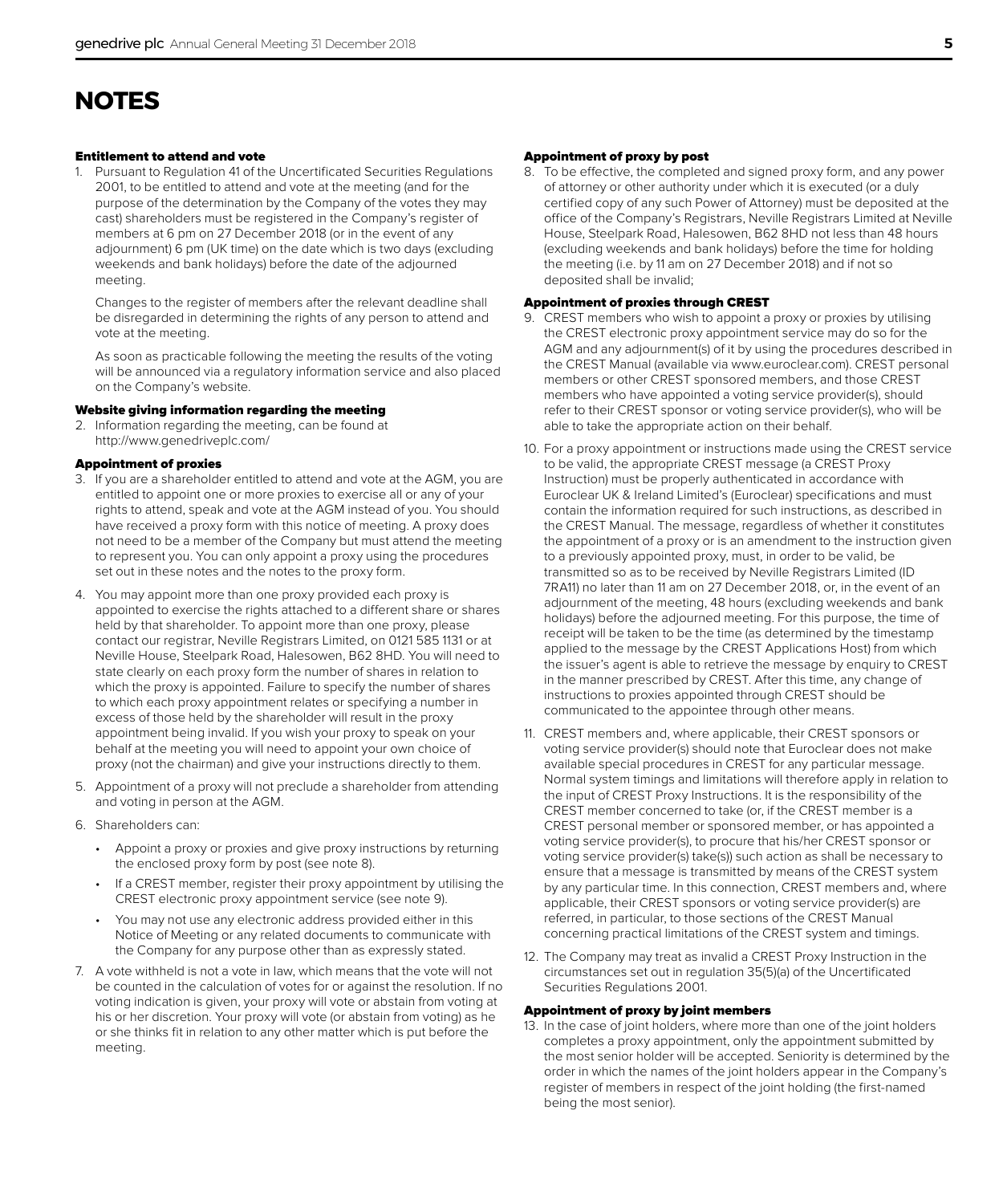# Changing proxy instructions

- 14. Shareholders may change proxy instructions by submitting a new proxy appointment using the methods set out above. Note that the cut-off time for receipt of proxy appointments also apply in relation to amended instructions; any amended proxy appointment received after the relevant cut-off time will be disregarded.
- 15. Where you have appointed a proxy using the hard-copy proxy form and would like to change the instructions using another hard-copy proxy form, please contact Neville Registrars Limited on 0121 585 1131 or at Neville House, Steelpark Road, Halesowen, B62 8HD.
- 16. If you submit more than one valid proxy appointment, the appointment received last before the latest time for the receipt of proxies will take precedence.

# Termination of proxy appointment

- 17. A shareholder may change a proxy instruction but to do so you will need to inform the Company in writing by sending a signed hard-copy notice clearly stating your intention to revoke your proxy appointment to Neville Registrars Limited at Neville House, Steelpark Road, Halesowen, B62 8HD. In the case of a shareholder which is a company, the revocation notice must be executed under its common seal or signed on its behalf by an officer of the company or an attorney for the company. Any power of attorney or any other authority under which the revocation notice is signed (or a duly certified copy of such power or authority) must be included with the revocation notice.
- 18. The revocation notice must be received by Neville Registrars Limited no later than 11 am on 27 December 2018.
- 19. If you attempt to revoke your proxy appointment but the revocation is received after the time specified, your original proxy appointment will remain valid unless you attend the meeting and vote in person.
- 20.Appointment of a proxy does not preclude you from attending the meeting and voting in person. If you have appointed a proxy and attend the Meeting in person, your proxy appointment will automatically be terminated.

#### Corporate representatives

- 21. A corporation which is a shareholder can appoint one or more corporate representatives who may exercise, on its behalf, all its powers as a shareholder provided that no more than one corporate representative exercises powers over the same share.
- 22. In order to facilitate voting by corporate representatives at the meeting, arrangements will be put in place at the meeting so that: (i) if a corporate shareholder has appointed the chairman of the meeting as its corporate representative to vote on a poll in accordance with the directions of all of the other corporate representatives for that shareholder at the meeting, then on a poll those corporate representatives will give voting directions to the chairman and the chairman will vote (or withhold a vote) as corporate representative in accordance with those directions; and (ii) if more than one corporate representative for the same corporate shareholder attends the meeting but the corporate shareholder has not appointed the chairman of the meeting as its corporate representative, a designated corporate representative will be nominated, from those corporate representatives who attend, who will vote on a poll and the other corporate representatives will give voting directions to that designated corporate representative. Corporate shareholders are referred to the guidance issued by the Institute of Chartered Secretaries and Administrators on proxies and corporate representatives (www.icsa.org.uk) for further details of this procedure. The guidance includes a sample form of appointment letter if the chairman is being appointed as described in (i) above.

# Issued shares and total voting rights

23.As at 6 December 2018 (being the latest practicable date prior to publication of this notice), the Company's issued share capital comprised 18,783,115 ordinary shares of £0.015 each. Each ordinary share carries the right to one vote at a general meeting of the Company and, therefore, the total number of voting rights in the share capital of the Company as at 6 December 2018 is 18,783,115.

# Documents available for inspection

24. Copies of the service contracts of the executive directors and the non-executive directors' letters of appointment together with the existing articles of association of the Company and the financial statements for the year ended 30 June 2018 will be available for inspection at the registered office of the Company during normal business hours Monday to Friday (public holidays excepted) up to the day of the AGM and at the venue for the AGM from at least 15 minutes prior to the time fixed for the AGM until the end of the AGM.

# Communication

- 25.Except as provided above, shareholders who have general queries about the meeting or need additional proxy forms should use the following means of communication (no other methods of communication will be accepted):
	- By post to the Company's registered office, details of which are below:
		- Address: The Company Secretary genedrive plc The Incubator Building Grafton Street Manchester M13 9XX
- 26.A shareholder may not use any electronic address provided either in this notice of AGM or any related documents (including the Chairman's letter and proxy form) to communicate with the Company for any purpose other than those expressly stated.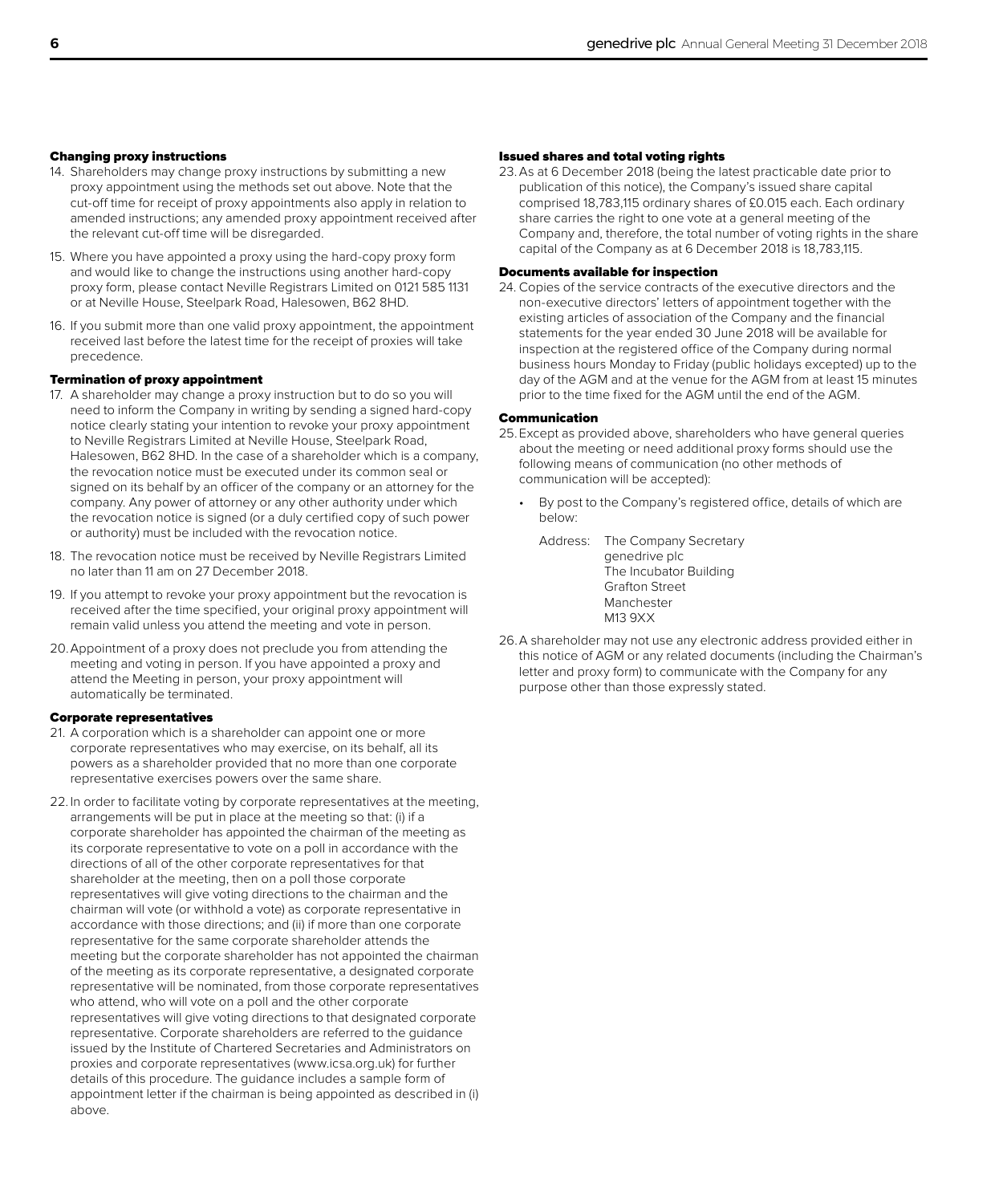# **Explanatory Notes to the Notice of Annual General Meeting of genedrive plc**

# General

The notes on the following pages give an explanation of the proposed resolutions. Resolutions 1 – 11 and 13 are proposed as ordinary resolutions. This means that for each of those resolutions to be passed, more than half of the votes cast must be in favour of the resolution. Resolution 12 is proposed as a special resolution. This means that for this resolution to be passed, at least three quarters of the votes cast must be in favour of the resolution.

# Resolution 1 – Annual Financial Statements

 For each financial year the directors of the Company must present the audited consolidated financial statements, the director's report and the auditor's report on the financial statements to the shareholders at a general meeting. A copy of those financial statements and reports will be available on the Company's website at www.genedriveplc.com from 7 December 2018.

# Resolution 2 - Directors Remuneration Report

Shareholders are asked to approve the director's remuneration report which may be found in the annual report on pages 26 to 30. This resolution is an advisory one and no entitlement to remuneration is conditional on the resolution being passed.

# Resolutions 3 – 9 – Retirement and Reappointment of Directors

In accordance with article 24.7 of the Company's articles of association every director who has been appointed since the last annual general meeting of the Company is required to retire from office. Each of Tom Lindsay and Chris Yates, having been appointed as directors since the last annual general meeting of the Company therefore retire and, being eligible, each offers himself for reappointment by the shareholders at the annual general meeting.

Resolution 5 relates to the proposal to reappoint David Budd who is required to retire by rotation at the AGM. Being eligible David Budd offers himself for re-appointment.

Resolution 6 relates to the proposal to reappoint Matthew Fowler who is required to retire by rotation at the AGM. Being eligible Matthew Fowler offers himself for re-appointment.

Resolution 7 relates to the proposal to reappoint Ian Gilham who is required to retire by rotation at the AGM. Being eligible Ian Gilham offers himself for re-appointment.

The Articles of Association only require one third of the Directors to retire by rotation however, in accordance with the recommendations of the UK Corporate Governance Code, all of the Directors are proposing to retire, and in relation to Ian Gilham, David Budd and Matthew Fowler, to offer themselves for reappointment.

Resolutions 8 and 9 relate to the retirement by rotation of each of Roger Lloyd and Robert Nolan as directors of the Company and the resolution to NOT fill the vacancies created by such retirements. Both Roger Lloyd and Robert Nolan have been non-executive directors of the Company since IPO and Chris Yates and Tom Lindsay were appointed as additional non-executive directors of the Company earlier in the year. Article 23.3 of the articles of association of the Company provides that the retiring directors are reappointed unless the shareholders vote not to fill the vacancies created.

Brief biographical details of each of the directors is set out in pages 20 and 21 of the annual financial statements.

### Resolution 10 – re-appointment and remuneration of auditors

The Company is required at each general meeting at which financial statements are presented to shareholders to appoint auditors who will remain in office until the next such meeting.

PricewaterhouseCoopers LLP have expressed their willingness to continue in office for another year. In accordance with company law and corporate governance best practice shareholders are also asked to authorise the directors to determine the auditor's remuneration.

# Resolution 11 – Authority to Allot Shares

Under section 551 of the Companies Act 2006, the directors of a Company may only allot shares or grant rights to subscribe for, or to convert any security, into shares in the Company if authorised to do so by the shareholders. Such a resolution was passed at the last annual general meeting and the purpose of this resolution is to renew the director's power and authority to allot shares or grant rights to subscribe for or convert any securities into shares in the Company.

The Investment Association (IA) regards as routine a request by a company seeking an annual authority to allot new shares in an amount of up to a third of the existing issued share capital. In addition, the IA will also regard as routine a request for authority to allot up to two thirds of the existing issued share capital provided that any amount in excess of one third is reserved for fully pre-emptive rights issues. Paragraph (i) of Resolution 11 will allow the directors to allot ordinary shares up to a maximum nominal amount of £93,915.57 representing approximately one-third of the Company's issued share capital and calculated as at the date of the Notice of AGM (being the latest practicable date prior to publication of this document). Paragraph (ii) of Resolution 11 will allow the directors to allot, including the ordinary shares referred to in paragraph (i) of Resolution 11, further ordinary shares in connection with a pre-emptive offer by way of a rights issue to ordinary shareholders up to a maximum nominal amount of £187,831.14 representing approximately two-thirds of the Company's issued share capital calculated as at the date of the Notice of AGM (being the latest practicable date prior to publication of this document). The directors have no present intention of exercising the authority conferred by paragraph (ii) of Resolution 11. However, if they do, exercise the authority, the directors will have due regard to best practice as regards its use including the recommendations of the IA.

The authority will expire, unless earlier revoked or varied by the Company in general meeting, on the earlier of the conclusion of the next annual general meeting of the Company and the date 15 months after the date of passing of this resolution.

This authority is in addition to the authorities proposed in the notice convening a general meeting of the Company held on 7 December 2018 in connection with, inter alia, the proposed placing and convertible loan note issue of the Company, details of which are set out in the circular to shareholders dated 19 November 2018.

This authority is based on the current issued share capital of the Company and does not reflect the increase in share capital expected following the issue of the new Ordinary Shares in connection with the Fundraising, expected on or around 10 December 2018.

As at 6 December 2018 no shares were held by the Company in treasury.